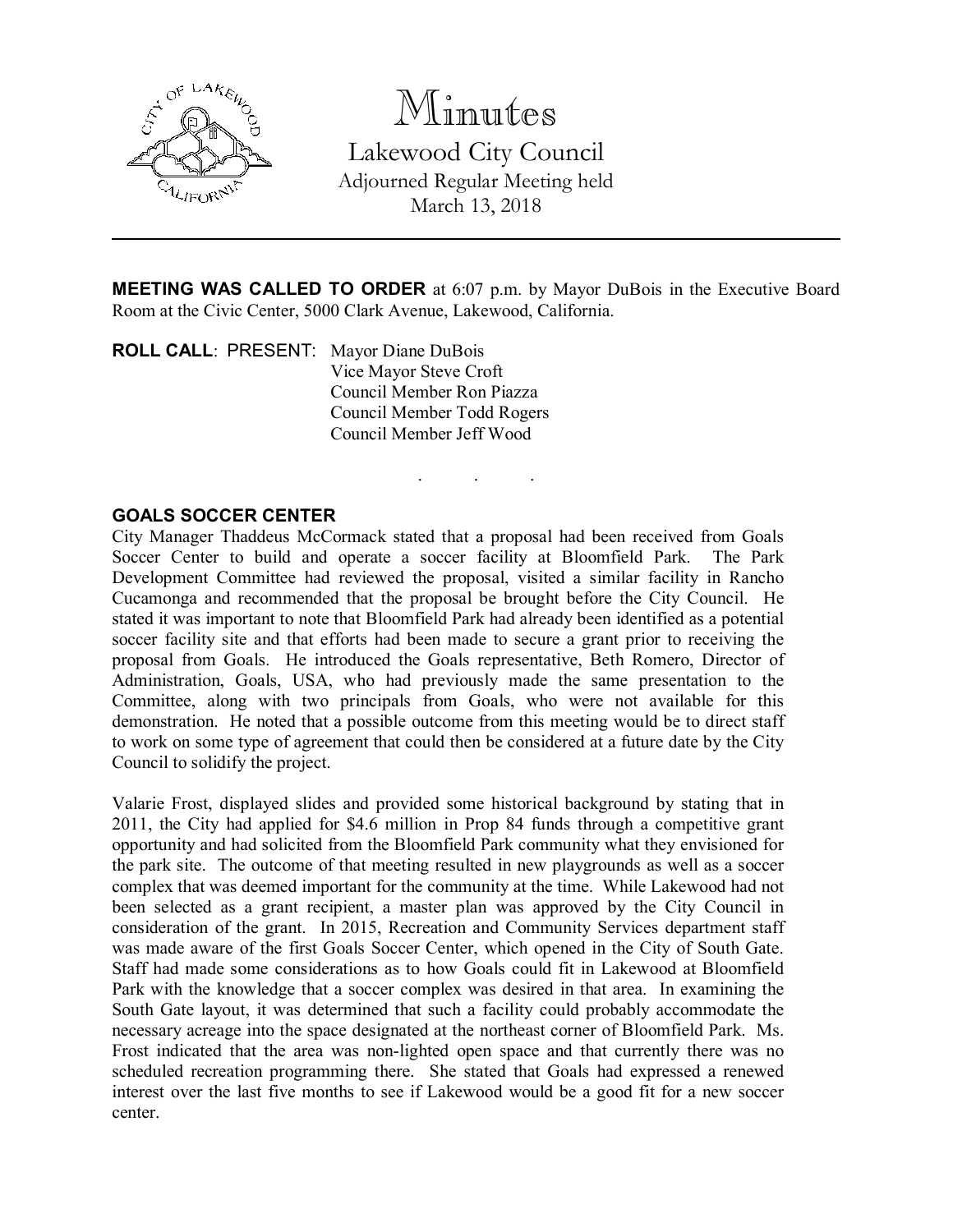## GOALS SOCCER CENTER - Continued

Beth Romero, displayed slides and made video presentations on the potential development of a Goals Soccer Center at Bloomfield Park. She reported that Goals Soccer Centres Plc was the United Kingdom's and the USA's leading developer and provider of small-sided soccer and multi-sport venues noting that they believed their proposal for Lakewood would provide a wide range of active and sporting opportunities for a variety of users and increase the choice of sports available in the City. She stated that Goals would like to initially invest around \$3-4 million at Bloomfield Park to provide a state-of-the-art, all-weather five-a-side soccer and multi-sports facility. In addition to creating new sports facilities, Goals would also provide modern restrooms and refreshment facilities for existing park users. The commercial core of the new facilities will be a series of third generation ProTurf™ artificial grass fields with the potential of adding further fields as demand grew. The fields could be utilized for other sports including mini-hockey, flag football and soccer training. The new facility would be funded entirely by Goals Soccer Centers and would be operated on a pay-per-play basis during evenings and weekends with potentially over 60% of available time set aside for local schools and community use at no cost. Ms. Romero highlighted some of the potential features at the facility including LED lighting to reduce the carbon footprint and improve light levels; fields surrounded with barrier and roof nets to prevent balls from going out of play; state of the art pavilion providing reception and management suite, restrooms and lockers, audio visual facilities, and a sports bar and café. She added that CCTV security would provide monitoring throughout the facility. She stated that Goals would be responsible for obtaining the necessary permissions and permits and anticipated a six-month construction timeline from start to finish. They would apply for a beer and wine license within the Alcohol Beverage Control's guidelines. She concluded by stating that she looked forward to working with City staff on a ground lease that would be mutually beneficial.

In response to a question from Council Member Rogers pertaining to identifying Lakewood as a potential location, Ms. Romero stated that factors which had been considered included demographics, accessibility to major freeways, population, and proximity to their other centers to avoid overlap.

Council Member Rogers expressed concerns regarding the permitting of alcoholic beverages at a City facility, Goals' performance accountability, the costs of refreshments for users, impacts of a regional facility to the residences in the neighborhood and the limited amount of parking spaces.

Vice Mayor Croft requested additional information pertaining to the café/sports bar, the existing water well at the site, proposed security at the facility, hours of operation, crime/law enforcement and parking/traffic issues at the other Goals facilities.

Council Member Piazza stated that he felt the proposed facility would add a dimension of class and novelty to the community but cautioned that a long-term lease required some safeguards and assurances to maintain its operations.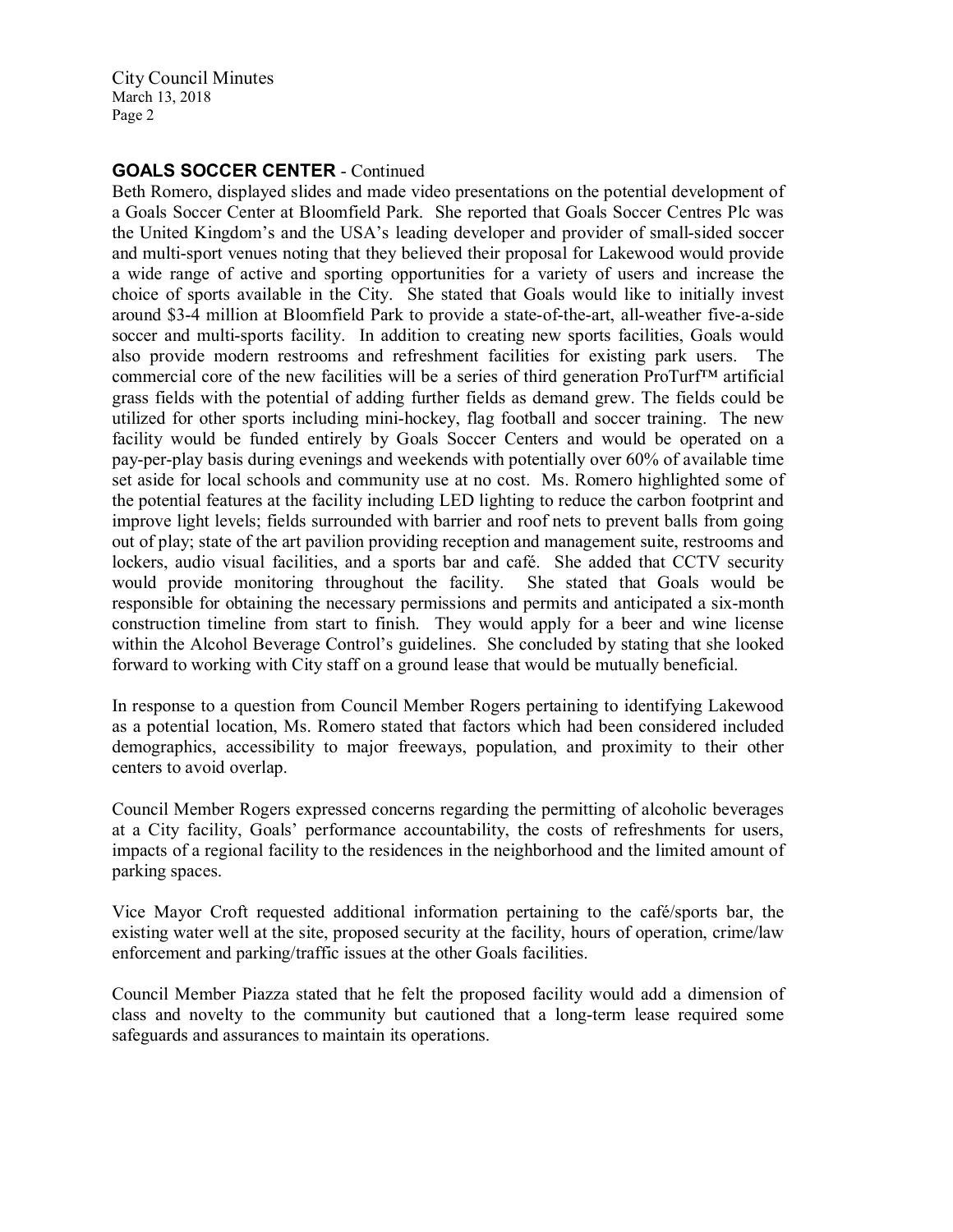## GOALS SOCCER CENTER - Continued

Kevin Bright, Community Services Manager, responded to questions from Council Member Piazza by stating that the total acreage at the park site was more the twice the four acres proposed for use by Goals. Mr. Bright further addressed Council Member Piazza's concerns by assuring that the two baseball fields would remain for community use.

Council Member Wood commented on the professionalism of the Goals organization and their staff in their presentation and during the tour of the site. He added that in response to his concerns, Goals had made a commitment to hiring locals to work at the facility.

Responding to Vice Mayor Croft's inquiry, Ms. Frost stated that the plans were to leave the existing well in place and to build a cinder block wall around it and any impacts to the water lines would be determined as part of the construction project among the Water Resources and Public Works departments.

Mr. McCormack added that if the proposed project necessitated relocating the pipeline, that it would be a cost for the developer to bear.

Mayor DuBois, while amendable to the project, expressed concerns about allowing the use of alcohol which would have to be resolved.

Mr. McCormack addressed one of the concerns by stating that with respect to the sports bar, it had been part of the Goals business model. And, when asked about doing anything differently of the city manager of South Gate, where one of the Goals facilities was located, they, in retrospect, would have preferred to include a sports bar. He added that at the Rancho Cucamonga facility, it did not look like a bar but rather like a café that served alcohol.

Steve Skolnik, Office of the City Attorney, inquired about the type of alcoholic beverage license they would be obtaining. Ms. Romero stated that it would be for only beer and wine and further explained that there could be contract language that would restrict some practices, such as "buy one, get one" or nightly specials, as had been included in the one for Rancho Cucamonga. She added that they were prohibited from offering promotions that encouraged people to overdrink. Ms. Romero also noted that generally, patrons would come in and have a beer after playing and that the ABC license required notices that indicated the alcohol could be served only in the café and back patio area.

In response to Council Member Piazza's inquiry regarding the demographic of the participants, Ms. Romero stated that the core part of their business occurred during the evening hours which meant that many of the leagues were made up of men's, women's and coed teams. Youth participation occurred mostly earlier in the day.

Mr. McCormack stated that while there was cause for concern, the night time adult leagues were usually comprised of participants who were health conscious and not there to become inebriated.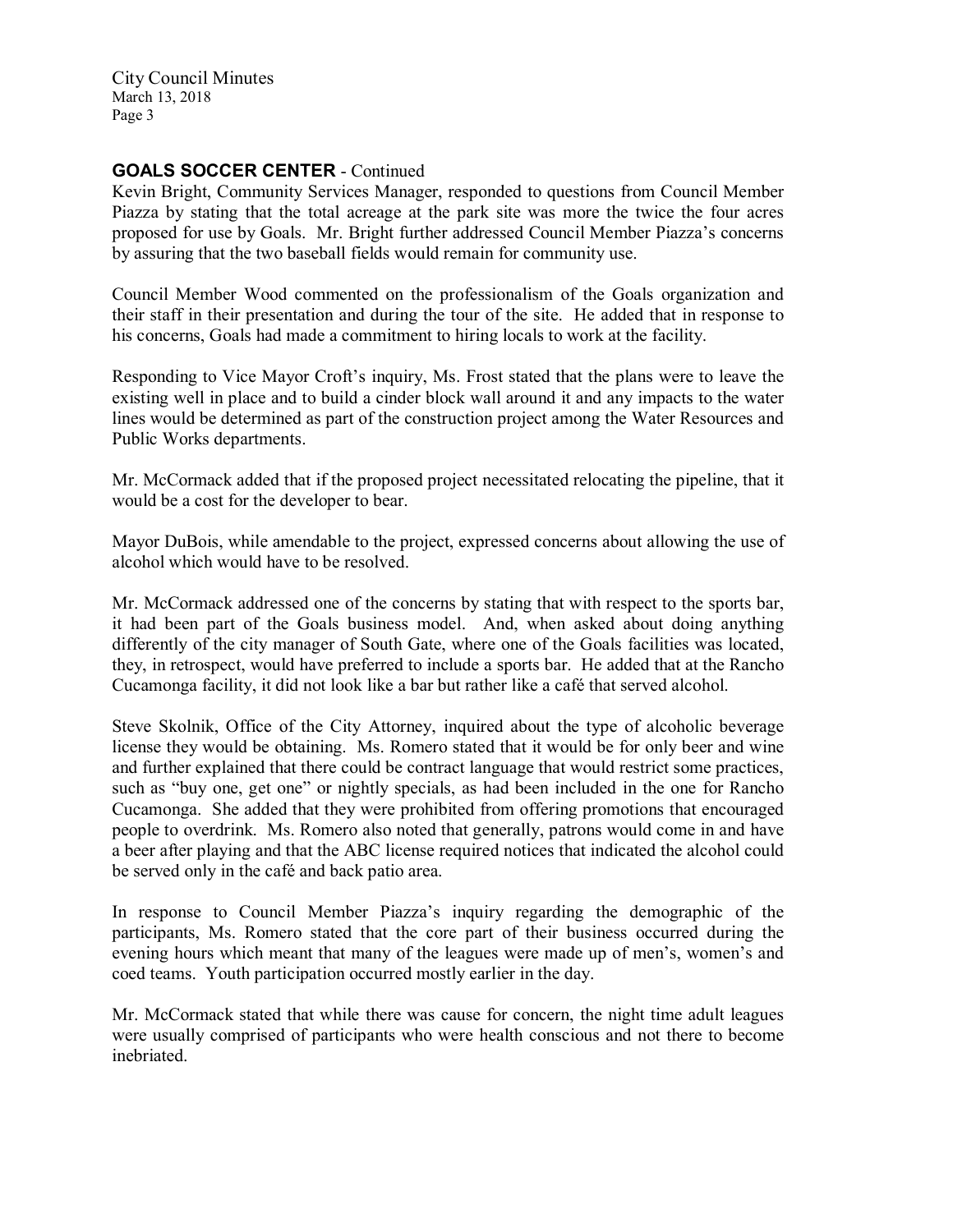## GOALS SOCCER CENTER - Continued

Responding to concerns from Mayor DuBois and Vice Mayor Croft regarding the nighttime usage of the facilities impacting the neighboring residents, Ms. Romero stated that there were no speakers or sound amplification equipment utilized except for the occasional special events when a DJ might be present during the day. She explained that there would be no over-spillage of the lights from the fields and that the lights in the parking lot were for safety and security purposes.

Noting the City Council's concerns Mr. McCormack and Ms. Frost conveyed the importance of community meetings allowing residents to receive information about the proposed project. Ms. Frost added that Goals was aware of the value of community outreach efforts.

Council Member Rogers stated that there was a difference between a community owned and operated soccer facility for local use and a regional facility. He proposed that any community outreach should occur prior to any project approval.

Ms. Frost reported that the Goals lease agreements included a twelve-month inspection period which allowed both parties to address concerns and enable mitigation of those issues.

Mr. McCormack concurred by stating that negotiations could occur alongside the community outreach meetings and that no City Council action would be considered during that time.

Ms. Romero confirmed for Council Member Wood that while the other Goals locations were not necessarily comparable to the proposed site at Bloomfield Park, they had done their due diligence in their community outreach efforts. She noted that at their Pomona location, they had been able to improve an area of homeless encampments and had not received any complaints about the facility from the residents.

Mr. McCormack responded to Council Member Piazza's inquiry pertaining to revenue by stating that in looking at the agreements from Goals' other facilities, the base rates were in the range of \$115,000 to \$150,000 per year.

Mr. Skolnik added that to avoid/prevent Goals from having to pay prevailing wage rates to construct the facility, there could be no public subsidy on the project, which necessitated that Goals pay fair market value for the ground lease and that the City would commission an appraisal to resume negotiations.

Ms. Frost responded to Council Member Piazza's suggestion by stating that some of the revenue derived from the ground lease of the facility could be utilized to support recreation upgrades at Bloomfield Park.

Addressing the concerns pertaining to the overflow parking from the neighboring casino patrons, Ms. Frost reported that since the expansion of the casino parking lot, it was no longer an issue.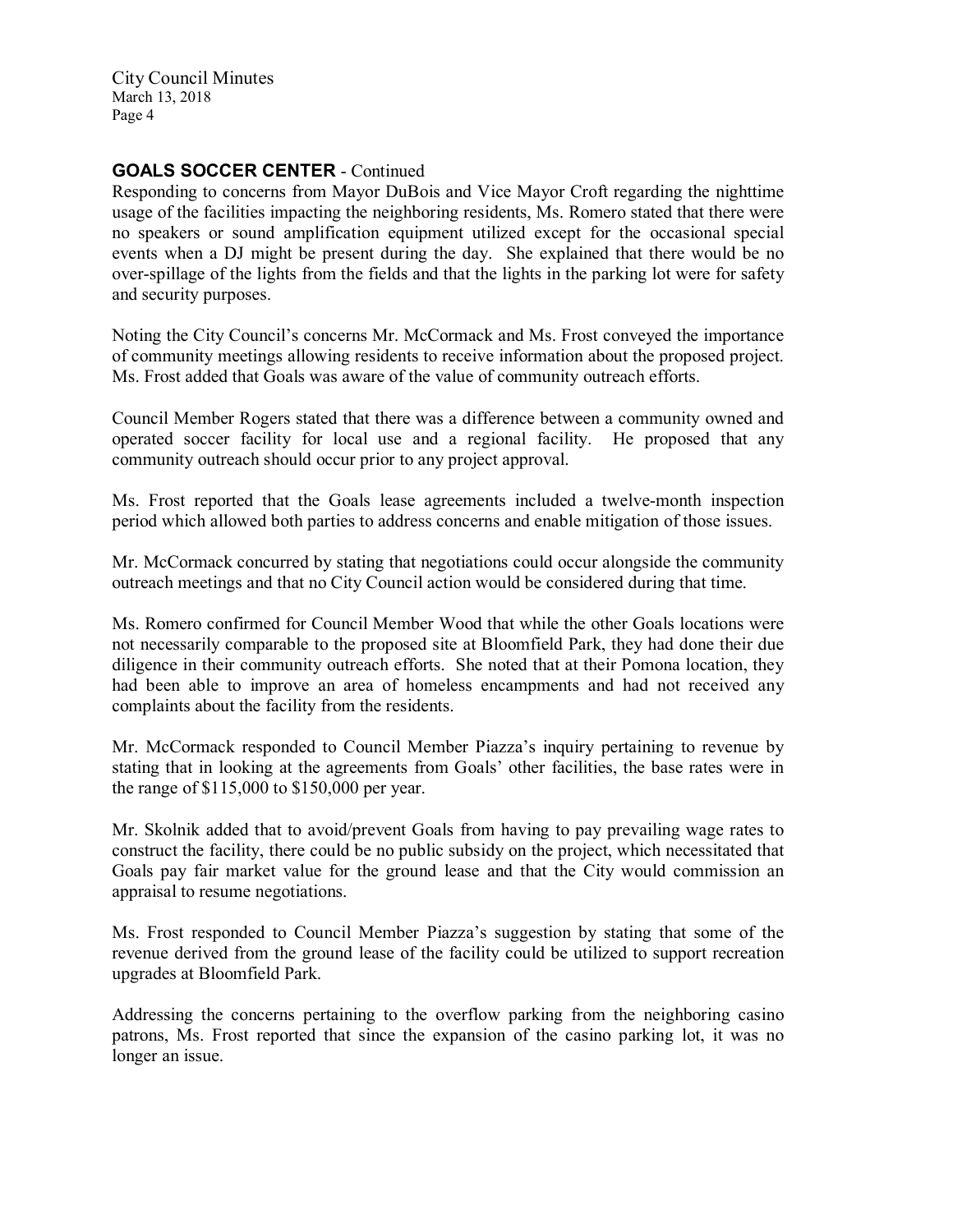## GOALS SOCCER CENTER - Continued

Sonia Southwell, Director of Community Development, stated that this type of use had not been addressed in the municipal code and would therefore require the creation of a standard and that it was preferred that the parking lots be built at the same time rather than in phases.

Council Member Rogers expressed concern for the residents of the Bloomfield Park area in having their neighborhood park being considered for the proposed regional facility. He stated that the quality of life for the residents of the area should not be negatively impacted and that the proposal be considered a positive amenity rather than as an inconvenience.

Ms. Frost responded to an inquiry from Mayor DuBois by stating that an appraisal would cost approximately \$8500.

COUNCIL MEMBER PIAZZA MOVED AND COUNCIL MEMBER WOOD SECONDED TO CONDUCT AN APPRAISAL AND TO HOLD COMMUNITY MEETINGS PERTAINING TO THE GOALS SOCCER CENTER PROPOSAL.

Mr. Skolnik stated that any negotiations would not be finalized until the Council Members were on board with the proposed project.

Ms. Southwell confirmed for Council Member Wood that an appraisal was usually valid for six months.

Vice Mayor Croft expressed concerns regarding the hours of operation as they related to noise impacts and with the increase to traffic in the surrounding areas.

In response to Vice Mayor Croft's question regarding lighting in the parking lot, Ms. Frost and Mr. Bright stated that there were security lights there and that there was also lighting available on the ball fields, game courts and activity building at the Teen Resource Center.

Ms. Romero confirmed for Council Member Wood that when Goals staff received complaints, citing as an example the parking issues at the Pomona facility, they had been responsive and made changes accordingly, with the addition of parking spaces at that **location** 

Council Member Wood expressed interest in obtaining statistics pertaining to parking usage counts from the other Goals facilities.

Ms. Frost concurred with Mayor DuBois' suggestion of a site visit to one the Goals facilities and recommended the South Gate location due to its proximity to Lakewood as well as the facility's having been in existence for eight years.

UPON ROLL CALL VOTE, THE MOTION WAS APPROVED:

AYES: COUNCIL MEMBERS: Wood, Piazza, Croft, Rogers and DuBois NAYS: COUNCIL MEMBERS: None